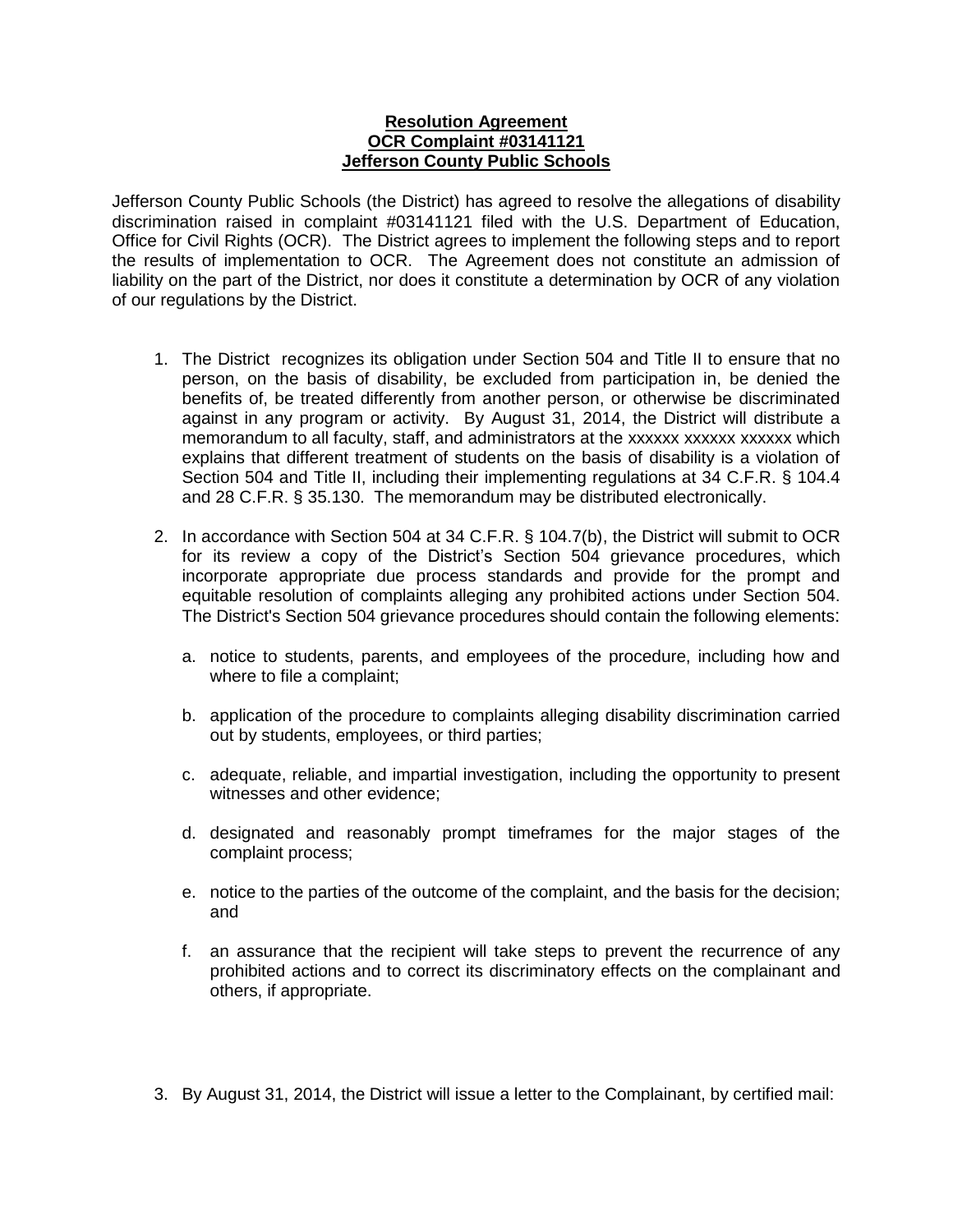- a. Offering counseling services for the Student (evaluation and treatment) xx x xxxxxx xx xxx xxxxx xx, xxxx xxxxxxxx. The letter will inform the Complainant that she has fifteen (15) calendar days from the date of the letter to accept the offer by providing written notice of acceptance to the District.
- b. Notifying the Complainant of her right to file a complaint of disability discrimination under the District's grievance procedures and providing information about where and how to file such a complaint.
- c. It is understood that the above offer does not constitute an admission of liability on the part of the District, nor does it constitute a determination by OCR of any violation of OCR regulations by the District.
- 4. By September 30, 2014, the District will review the xxxxxxx xx xxx xxxxx xxxxxx xxxxxxxx xx xxx xxxxx xx, xxxx xxxxxxxx, xxx xxxx xxxxxxxxxxx xxxxx xxxxxxxxxx xxxx xxx xxxxxxxxxx xxxxxxxx xxx xxxxxxxxx, xx xxx xxxxxx xxxx xxxx xxxxxxx xxxx xxx xxxxxxx xxxx xxxxx.

## **Reporting Requirements**:

- 1. By September 30, 2014, the District will provide OCR with:
	- a. a copy of the memorandum required in Action Step 1, a list of individuals by name and title who received the memorandum;
	- b. a copy of its grievance procedures for OCR's review in accordance with Action Step 2
	- c. a copy of the letter sent to the Complainant, the response (if any), and documentation that counseling was provided (if the offer was accepted), in accordance with Action Step 3; and
	- d. a description of xxx xxxxx xxxxx, xxxxxxxxx xxxxxx xx xxxxxxxxxx xxxxxxxx xxx xxx xxxxxxxxxxxxx xxxxxx xx xxx xxxxx xxxxxx xx xxxxxxxx xx xxxxxxx xxxx, in accordance with Action Step 4.
- 2. Within 45 calendar days after OCR's approval of the Section 504 grievance procedures, the District will provide OCR with documentation that it has implemented the procedures, including copies of written notices issued to students and employees regarding the approved Section 504 procedures and a description of how the notices were distributed; copies of its approved student and employee handbooks and any other publications where these procedures are published; and a link to its webpage where the approved Section 504 procedures are located. The District will also provide to OCR documentation of its notification to the Complainant of her right to file a disability discrimination complaint.

The District understands that by signing this Agreement, it agrees to provide data and other information in a timely manner in accordance with the reporting requirements of this Agreement.